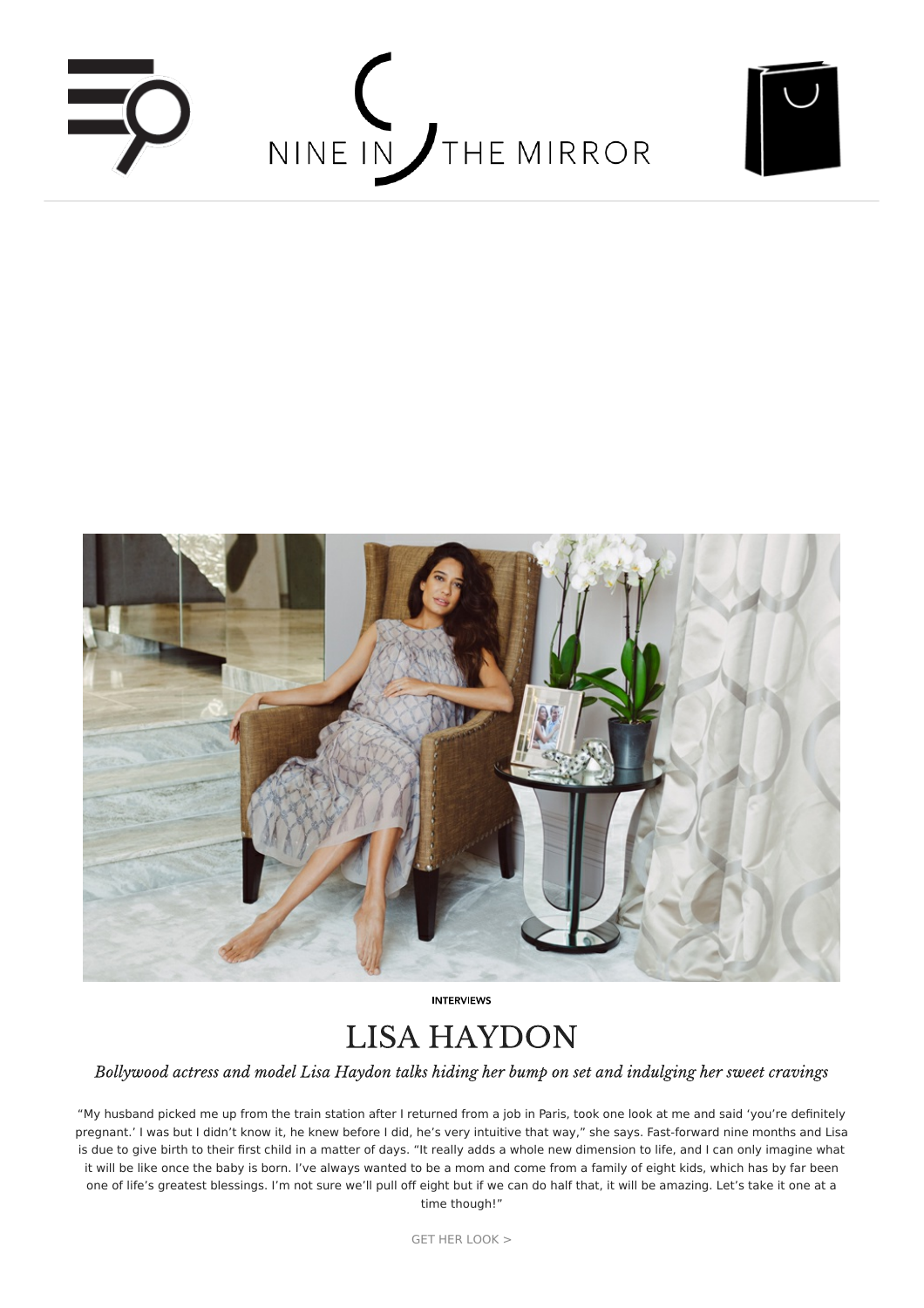

With an [Indian](https://www.nineinthemirror.com/shop/designers/marysia.html?___SID=U) father and Australian mother, Lisa was born and raised in Mumbai (she describes India as one of the most special places in the world) while spending school holidays in Australia. As teenagers they hung out in America and now she spends her time in [London,](https://www.nineinthemirror.com/shop/designers/minois.html?___SID=U) where she is currently living. "I've travelled my whole life, especially in the last 12 years with work. It's the most exciting and wonderful part of my job."

The [30-year](https://www.nineinthemirror.com/shop/designers/missoni.html?___SID=U) old model and actress has, in her words, had 'a pretty easy time' with her first pregnancy. "If you're living a healthy lifestyle beforehand, like taking vitamins daily (I take a prenatal vitamin, fish oil, Vitamins D3, C and E and calcium), sleeping well, and getting regular [exercise](https://www.nineinthemirror.com/shop/designers/missoni-mare.html?___SID=U) then not much changes once you're pregnant. I'm definitely feeling bigger and slower now though."

[Determined](https://www.nineinthemirror.com/shop/designers/nine-in-the-mirror-vyshyvanka.html?___SID=U) to work up until the five month mark, she says "It was really important to me to try and juggle work obligations while being pregnant. I know a lot of women go through this, where they love their jobs and would like to continue working, but it can trigger a lot of different reactions once your colleagues know you are pregnant," she explains. On the cusp of filming a new project, Lisa found out she was expecting. "I told the director and producer, and they reassured me they wouldn't tell a soul. We were [scheduled](https://www.nineinthemirror.com/shop/designers/oeuf.html?___SID=U) to shoot in very cold and remote places, but I really didn't want anyone else knowing for two reasons; the first being we [weren't](https://www.nineinthemirror.com/shop/designers/paige.html?___SID=U) past the safe 12-week mark and secondly I didn't want any special treatment on set."

She's certainly a trooper, considering her work involves frequent long-haul flights plus going to bed at 3am and getting up at 5am. "I was filming in [Bangkok](https://www.nineinthemirror.com/shop/designers/paul-joe.html?___SID=U) when I needed to go to Mumbai to shoot the cover for Indian Vogue. I was four months pregnant and it was the January 'Body Issue' and I was nervous as my body was clearly going through changes. I confided in the Fashion Editor who I've [known](https://www.nineinthemirror.com/shop/designers/petit-bateau.html?___SID=U) for years and thankfully she was excited by all my new curves and really supported me the whole way."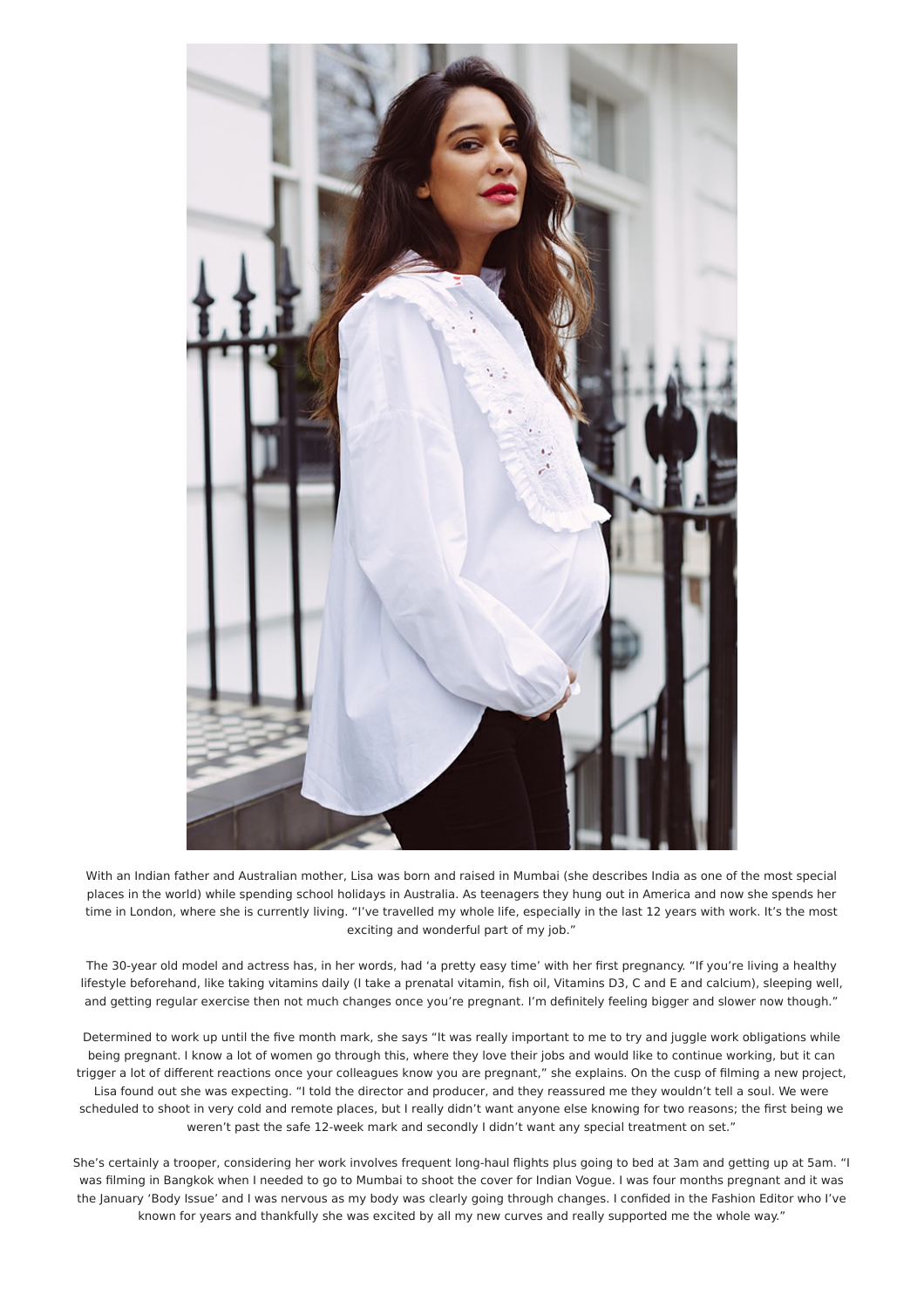

According to Lisa, her career as a model 'happened very gradually'. A friend of hers was modelling and told her agent about her. "I went and met them and started booking jobs from that moment. I went to Mumbai to visit my parents and India's Next Top Model approached me to be the host of the show. It was a one-year contract and I signed it without thinking too much about it, and that landed me back in India." While there she was spotted in a coffee shop and was subsequently offered her first movie role, in Aisha. She enrolled herself onto some acting classes and that was the start of it. "I always wanted to be an actress and feel very fulfilled doing so."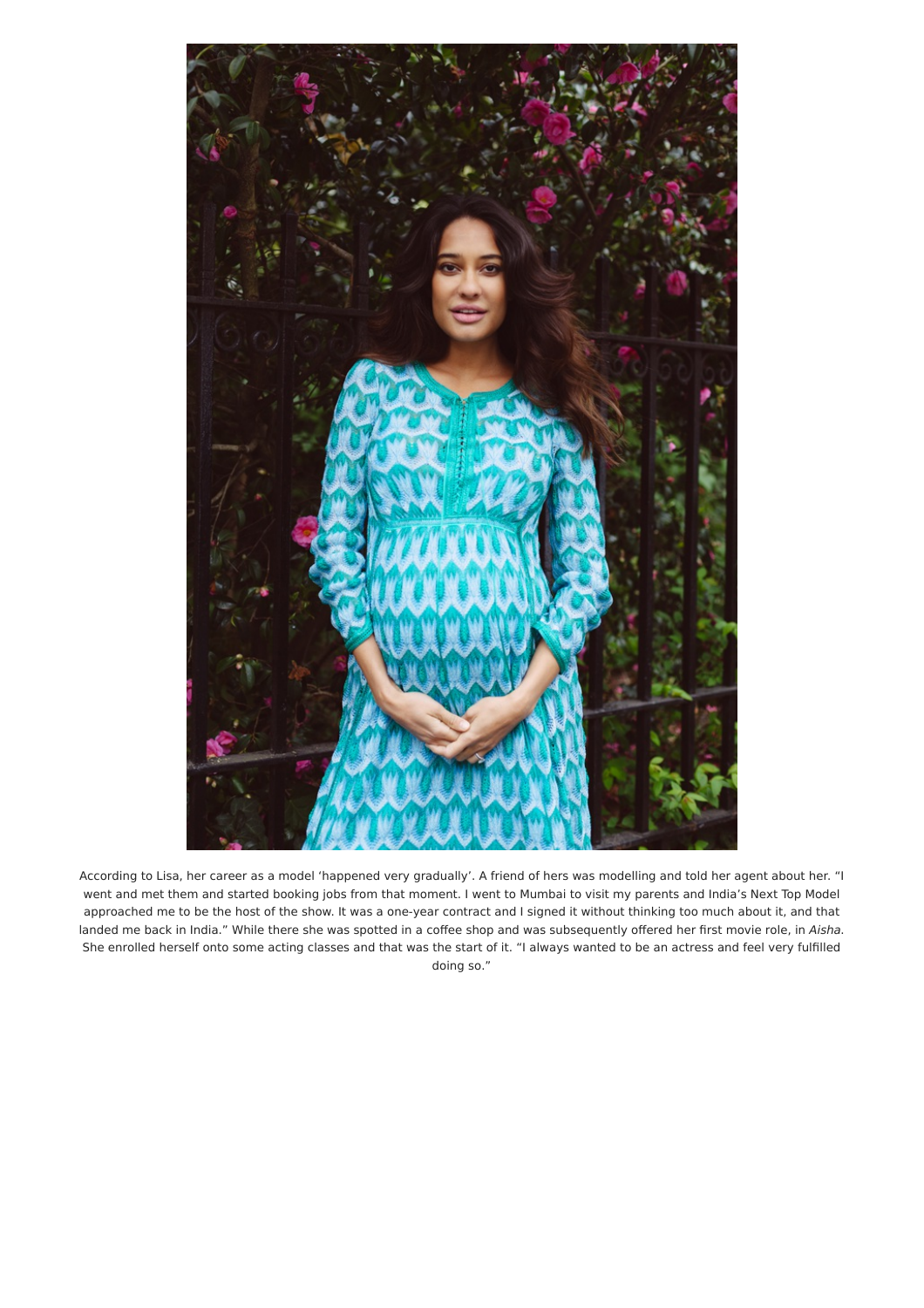

One look at her Vogue cover and I have to ask her for all of her fitness and wellness secrets. "I did nothing in the first trimester, I think you're more cautious with your first baby. I've since done Ballet [Beautiful](https://www.nineinthemirror.com/shop/designers/ballet-baby.html?___SID=U) workouts and high-resistance cross training but have shied away from core work. Now, in the final stages, I'm lucky if I get a walk in as I'm so tired!" I comment on how she appears to have nailed a well-balanced lifestyle as many of her Instagram pictures feature sugary treats like giant cookies. "My cravings for desserts and chocolate are out of control! I've been very conscious to be healthy, have green juices every day and eat protein, but the last few months have been a disaster!"

Lisa also confesses to loving Angel Candice Swanepoel. "She made pregnancy look so good, as is Rosie Huntington-Whiteley. They are both really gorgeous." How has her own style changed? "I'd describe it as functional – fitted items in black, flowy dresses, skinny J Brand maternity jeans with lose tops and jackets and Gucci loafers or Stuart Weitzman flat thigh-high boots." With her tireless work ethic and down-to-earth outlook, this is one mama-to-be who I think will be a natural.

GET HER [LOOK](https://www.nineinthemirror.com/shop/lisa-haydon.html) >